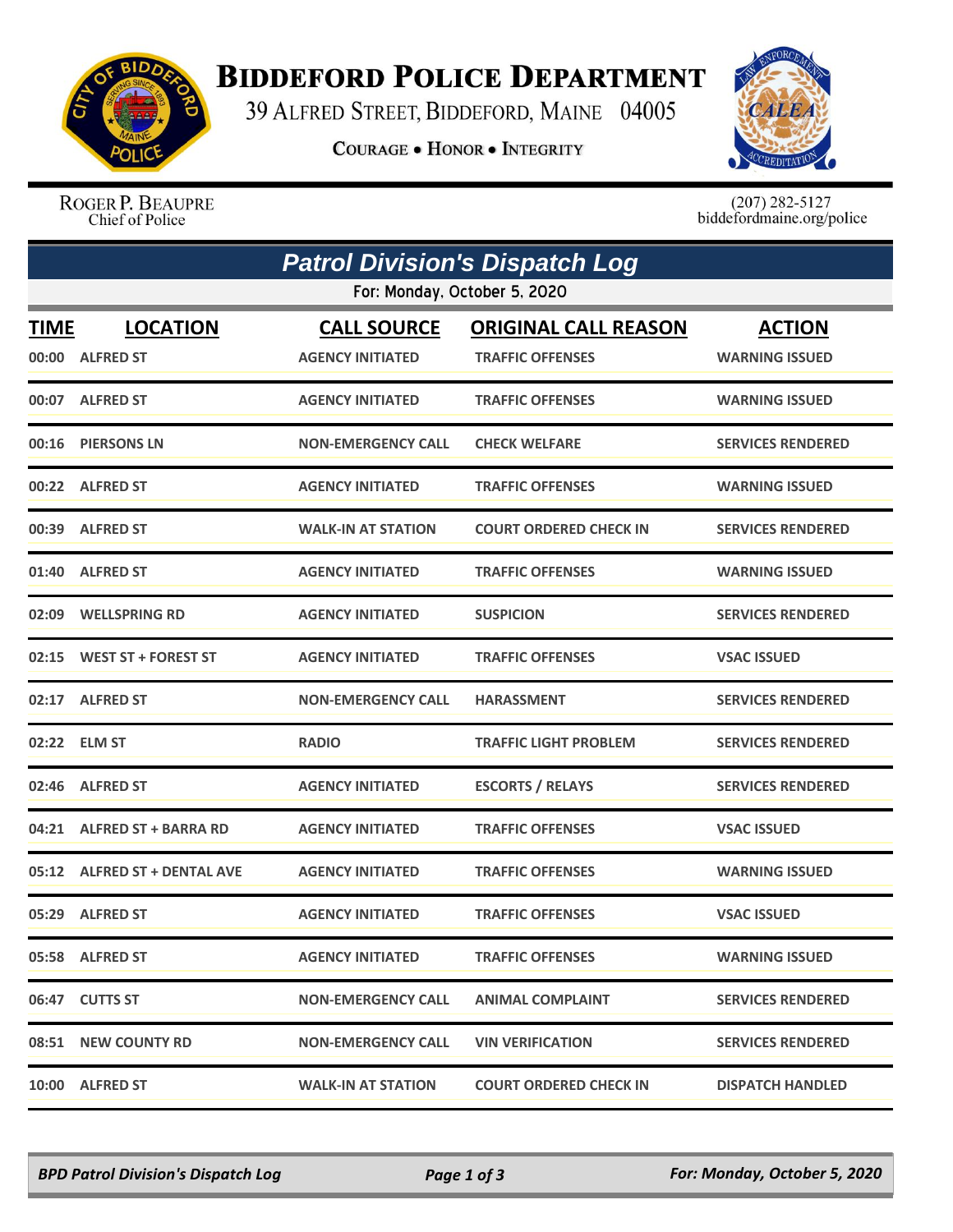| <b>TIME</b> | <b>LOCATION</b><br><b>10:19 MAIN ST</b> | <b>CALL SOURCE</b><br><b>RADIO</b> | <b>ORIGINAL CALL REASON</b><br><b>PARKING COMPLAINT</b> | <b>ACTION</b><br><b>PARKING TICKET ISSUED</b> |
|-------------|-----------------------------------------|------------------------------------|---------------------------------------------------------|-----------------------------------------------|
|             | <b>11:15 MAIN ST</b>                    | <b>E-911 CALL</b>                  | <b>CRIM THREAT / TERRORIZING</b>                        | <b>REPORT TAKEN</b>                           |
|             | 11:30 ALFRED ST                         | <b>NON-EMERGENCY CALL</b>          | <b>DRUG BOX</b>                                         | <b>SERVICES RENDERED</b>                      |
|             | 12:13 LEDGEMERE DR                      | <b>NON-EMERGENCY CALL</b>          | <b>CHECK WELFARE</b>                                    | <b>NEGATIVE CONTACT</b>                       |
|             | 12:22 SUMMER ST                         | <b>WALK-IN AT STATION</b>          | <b>PAPERWORK</b>                                        | <b>PAPERWORK SERVED</b>                       |
|             | 12:50 MASON ST                          | <b>NON-EMERGENCY CALL</b>          | <b>ANIMAL COMPLAINT</b>                                 | <b>NO ACTION REQUIRED</b>                     |
|             | 13:33 HIGH ST                           | <b>E-911 CALL</b>                  | <b>DOMESTIC COMPLAINTS</b>                              | <b>REPORT TAKEN</b>                           |
|             | 13:33 POOL ST                           | <b>NON-EMERGENCY CALL</b>          | <b>ANIMAL COMPLAINT</b>                                 | <b>SERVICES RENDERED</b>                      |
|             | <b>14:08 HILL ST</b>                    | <b>E-911 CALL</b>                  | 911 MISUSE                                              | <b>NEGATIVE CONTACT</b>                       |
|             | 14:25 WENTWORTH ST + SOUTH ST           | <b>NON-EMERGENCY CALL</b>          | <b>PARKING COMPLAINT</b>                                | <b>PARKING TICKET ISSUED</b>                  |
|             | 15:04 ALFRED ST                         | <b>AGENCY INITIATED</b>            | <b>ASSIST CITIZEN</b>                                   | <b>SERVICES RENDERED</b>                      |
|             | 15:11 COMMODORE DR                      | <b>NON-EMERGENCY CALL</b>          | <b>CRIM THREAT / TERRORIZING</b>                        | <b>SERVICES RENDERED</b>                      |
|             | 15:53 ALFRED ST                         | <b>WALK-IN AT STATION</b>          | <b>SCAM</b>                                             | <b>REPORT TAKEN</b>                           |
|             | 16:01 ELM ST                            | <b>AGENCY INITIATED</b>            | <b>TRAFFIC OFFENSES</b>                                 | <b>WARNING ISSUED</b>                         |
|             | 16:07 MT PLEASANT ST                    | <b>E-911 CALL</b>                  | 911 MISUSE                                              | <b>SERVICES RENDERED</b>                      |
|             | <b>16:30 WEST ST</b>                    | <b>NON-EMERGENCY CALL</b>          | <b>CODES ENFORCEMENT</b>                                | <b>SERVICES RENDERED</b>                      |
|             | 16:55 SOUTH ST                          | <b>E-911 CALL</b>                  | 911 MISUSE                                              | <b>NO ACTION REQUIRED</b>                     |
|             | 17:42 ELM ST                            | <b>AGENCY INITIATED</b>            | <b>TRAFFIC OFFENSES</b>                                 | <b>WARNING ISSUED</b>                         |
|             | 17:55 ALFRED ST                         | <b>E-911 CALL</b>                  | <b>CHECK WELFARE</b>                                    | <b>NEGATIVE CONTACT</b>                       |
|             | 18:00 MEDICAL CENTER DR                 | <b>E-911 CALL</b>                  | 911 MISUSE                                              | <b>NO ACTION REQUIRED</b>                     |
|             | 18:07 HILL ST                           | E-911 CALL                         | 911 MISUSE                                              | <b>DISPATCH HANDLED</b>                       |
|             | 18:54 ALFRED ST + EDWARDS AVE           | <b>AGENCY INITIATED</b>            | <b>TRAFFIC OFFENSES</b>                                 | <b>WARNING ISSUED</b>                         |
|             | 19:02 ALFRED ST                         | <b>NON-EMERGENCY CALL</b>          | <b>ARTICLES LOST/FOUND</b>                              | <b>REPORT TAKEN</b>                           |
|             | 19:45 POOL ST                           | E-911 CALL                         | 911 MISUSE                                              | <b>SERVICES RENDERED</b>                      |
|             | 20:35 LINCOLN ST                        | <b>NON-EMERGENCY CALL</b>          | <b>CRIMINAL MISCHIEF</b>                                | <b>REPORT TAKEN</b>                           |

*BPD Patrol Division's Dispatch Log Page 2 of 3 For: Monday, October 5, 2020*